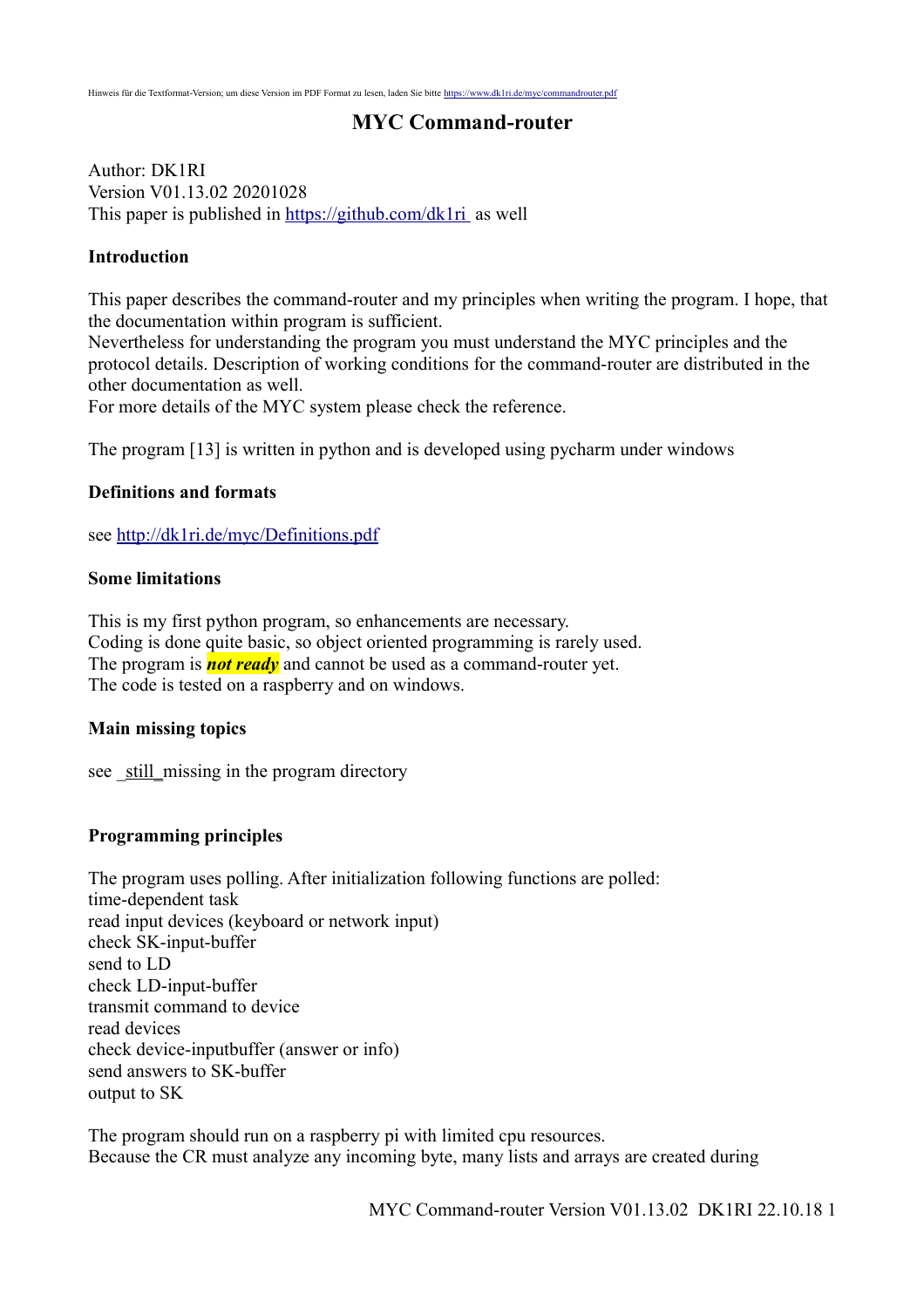initialization. They are defined as v\_xxx.py global variables. I am not sure, whether the used data structure is the most effective (in terms of speed). So enhancements may be necessary. Sometimes the program lines are quite long and subarrays are hard to read. So I sometimes introduces variables like temp with a "lifetime" over a few lines. This enhances the readability, but may reduce speed. I also used those variables, when they are needed a few times, because a call of a variable may be faster than an element of a subarray.

There are 3 input parser subprograms: command handling -analyzing the SK-buffer for commands -, ld command handling - analyzing the LD buffer - and device handling – analyzing the device buffer. These subprograms use the same parser data\_handling

Speed

Using the random test, the number of input events can be seen.

Surprisingly the Raspberry with ArmV71 was faster than a Windows10 Core i7-8550: 1946 / 1498 events / second.

# **Usage**

The routing kernel is working for all commands and answers defined now.

Nevertheless the usage of the program now is suitable for tests only.

Input can be done by keyboard or via telnet by sending the ASCII numbers 0... 255 followed by a space.

Data are sent to the SK interface. To send data to the device interface type d<SPACE> and S<SPACE> back to the SK interface.

A file can be used to send multiple commands.

Data, which should be send to the device, are send to the console.

# **Testing**

If the variable v\_cr\_params.test\_mode is set to 1, log entries and some other messages are sent to the terminal.

For program testing the following is implemented:

Some tables generated at initialization are available as files in the check\_output directory. So the created full announce-list can be checked easily.

There is a set of command-files. These are used to check the routing kernel and should check all command-types with different parameters. Files to check the error behavior will follow. For Windows10:

Install python (3.5 or higher, 32bit) The programm will not work with 2.7

open powershell ( $AltX \rightarrow I$ ) or terminal under Linux

write something like:

cd <location of CR programm>

C:\Users\<your name>\AppData\Local\Programs\Python\Python35-32\python.exe commandrouter.py

or with Linux: /usr/bin Python3.5 commmandrouter.py

These checks are initiated by  $a \le n \le SPACE$  from the terminal.  $\le n \ge$  is the number of the checkfile in the checkfiles directory.

r<SPACE> initiate a random input to the SK and device input. This will produce error messages but should not crash the program.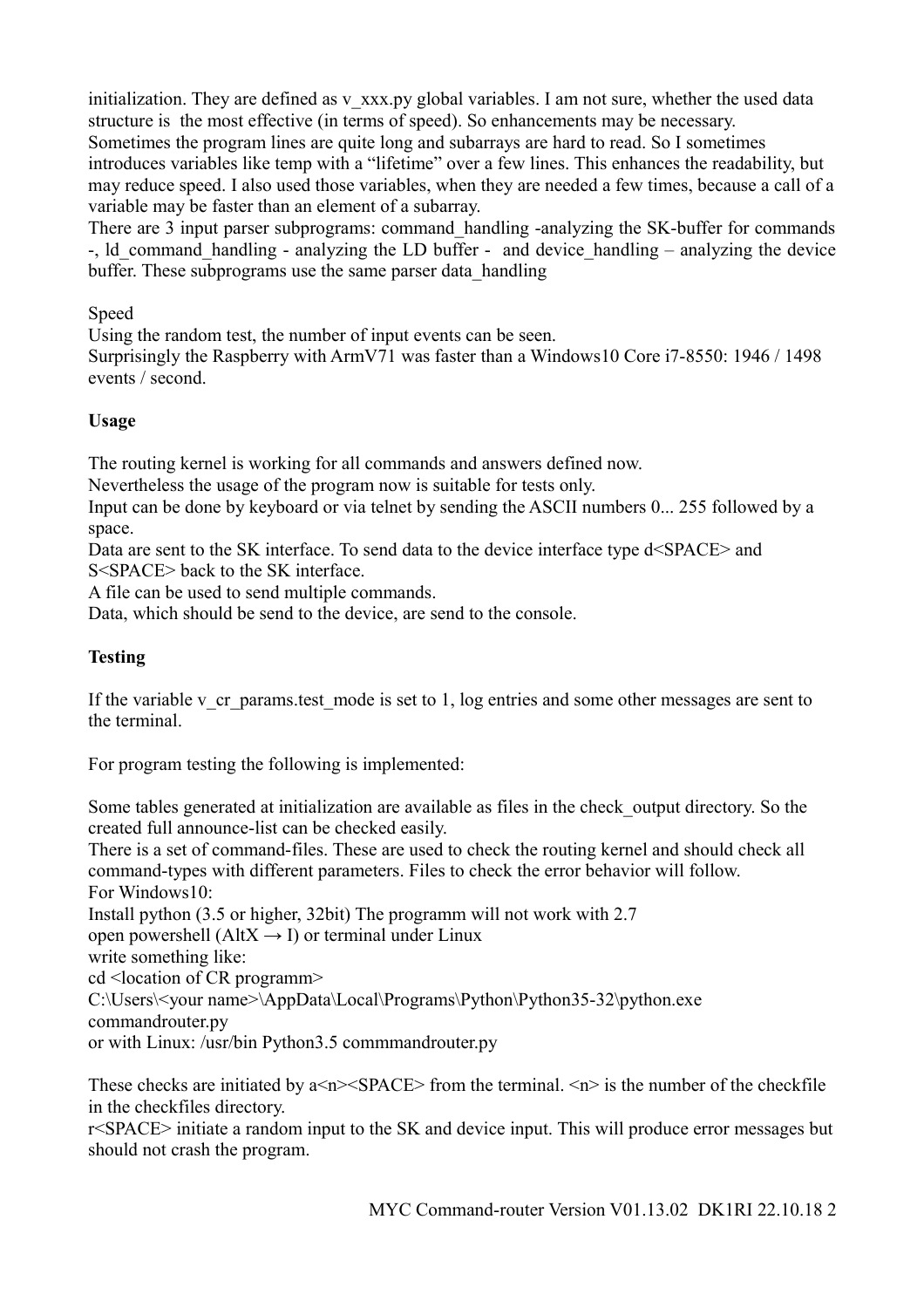The actual throughput for random data is about 3000 loops/s (checking and analizing all inputs) with about 20kByte/s. Throughput will be higher with correct data, because random data produce many errors with writing the log and displaying on the terminal

### **Implementation of the Hardware**

The CR should be implemented on a Raspberry PI. A Raspberry has ethernet access and a complete operating system. Power consumption an price is also acceptable. May be that a web server for the SK can also run on the same machine.. not yet tested.

### **Hierarchical MYC System**

In a hierarchical system the CR resolves the announcements of lower level CR but otherwise keep the sequence. So only the actual CR delivers the announce-list with the basic announcement at start and the reserved tokens and the I-line of the CR at the end (tabs for clarification only):

|    |                                                                           | $\#CR$                                  |
|----|---------------------------------------------------------------------------|-----------------------------------------|
|    | $\langle c \rangle \langle m \rangle$                                     | #normal device                          |
|    | <br>$I;$                                                                  | $#$ I-line                              |
|    | <br>$<\!\!c\!\!>:$ $\!\!c\!\!>:$<br>$\langle c \rangle \langle m \rangle$ | #lower level CR start<br>#normal device |
|    | <br>$I$ ;<br>$\langle c \rangle \langle m \rangle$                        | $#$ I-line                              |
|    | $\cdots$<br>I;<br>.                                                       | # I-line, end of lower level CR         |
|    | $\langle c \rangle \langle m \rangle$<br>$I$ ;                            | $#$ I-line                              |
| I; | $\cdots$<br>                                                              | # I-line of $CR$                        |

Identical device-types with identical individualization are not allowed within a CR but for CR in different levels.

# **Error handling**

The routing kernel of the CR uses bytearray. Any character is allowed as input.

The CR do some checks on the inputs:

- for correct command-token
- for positional parameters and element number lower than maximum
- for correct length of string

 $\leq$ data> fields are not checked (with few exceptions), especially restriction of  $\leq$ ty> given in  $\leq$ des>. Error messages are sent to logfile only.

If a error is detected, received characters are ignored and the next byte byte is seen as the start of the next command / answer.

# **Multiuser**